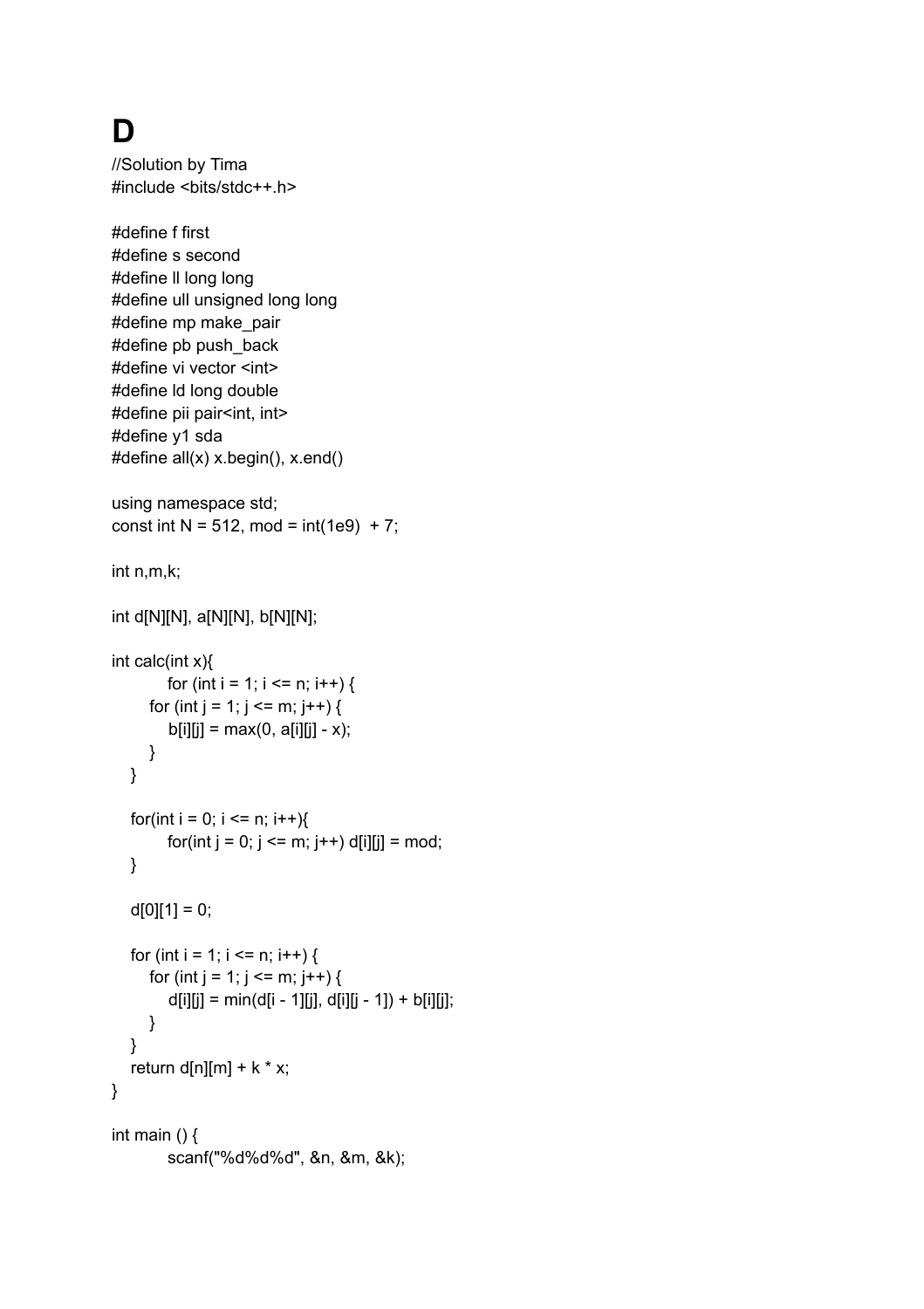```
for(int i = 1; i <= n; i++)
        for(int j = 1; j <= m; j++)
                scanf("%d", &a[i][j]);
```
vector <int> distinct;

```
for(int i = 1; i <= n; i++)
     for(int j = 1; j <= m; j++)
              distinct.pb(a[i][j]);
```

```
sort(all(distinct));
distinct.resize(unique(all(distinct)) - distinct.begin());
```

```
int res = mod;
  for(int x : distinct) res = min(res, calc(x));
  printf("%d", res);
return 0;
}
```
## **E**

```
#include <bits/stdc++.h>
```

```
#define pb push_back
#define mp make_pair
#define all(x) (x).begin(), (x).end()
#define sz(x) (int)(x).size()
```
using namespace std;

typedef long long II;

const int MAXN =  $(int)$ 3e5 + 5;

int a[MAXN]; int b[MAXN]; int n;

```
pair<int, int> t[MAXN * 2];
int e[MAXN * 2];
```

```
void build(int v = 1, int tl = 1, int tr = n) {
   t[v] = \{0, tr - tl + 1\};e[v] = 0;if (t| != tr) \{
```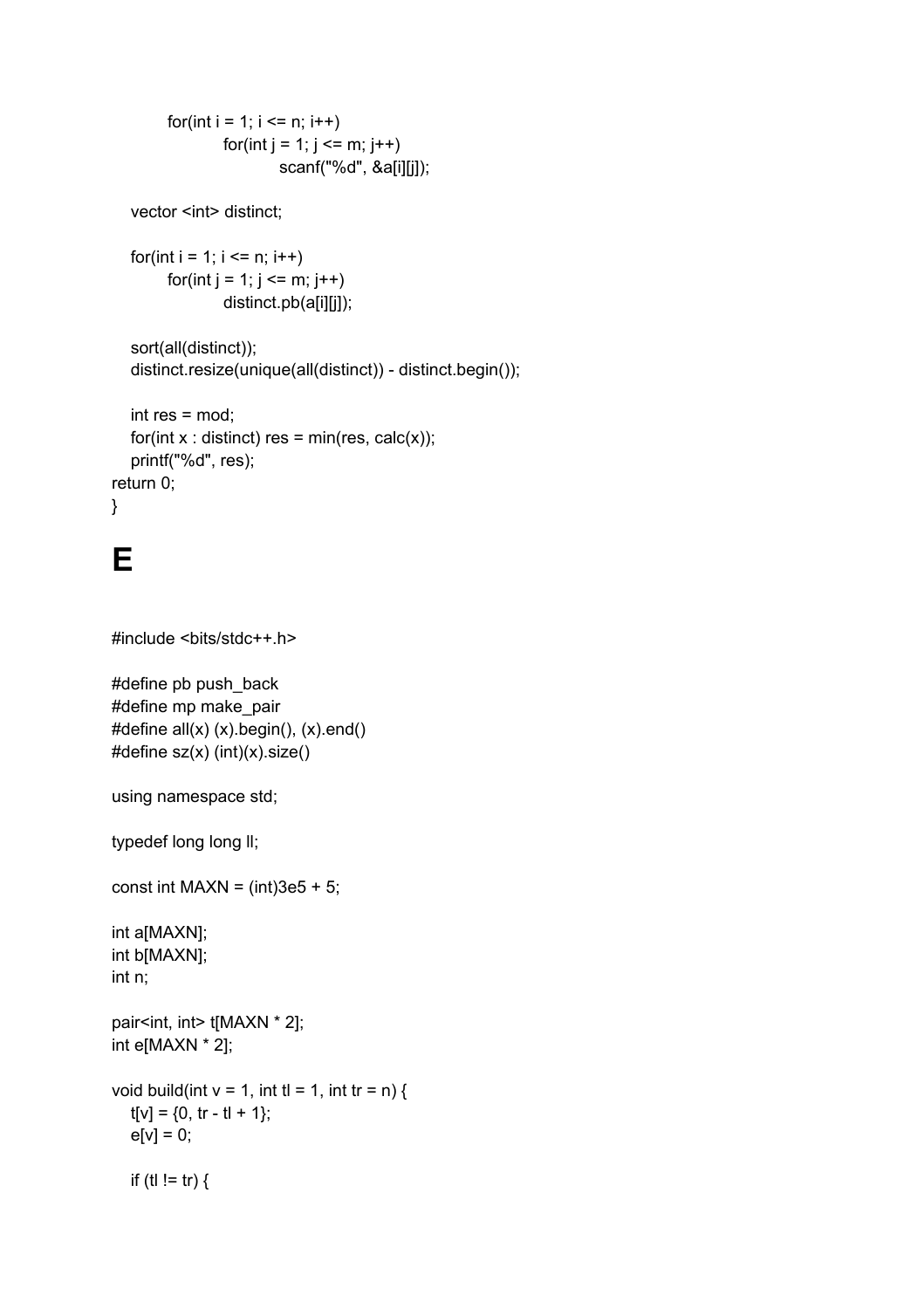```
int mid = (t + tr) >> 1;
     int c1 = v + 1, c2 = v + (mid + 1 - tl) * 2;
     build(c1, tl, mid);
     build(c2, mid + 1, tr);
  }
}
void push(int v, int tl, int tr) {
  if (e[v]) {
     t[v].first += e[v];
     if (tl != tr) {
        int mid = (tl + tr) >> 1;
        int c1 = v + 1, c2 = v + (mid + 1 - tl) * 2;
        e[c1] += e[v];e[c2] += e[v];}
     e[v] = 0;}
}
pair<int, int> comb(pair<int, int> a, pair<int, int> b) {
  if (a.first == b.first) {
     return mp(a.first, a.second + b.second);
  }
  return max(a, b);
}
void update(int I, int r, int x, int v = 1, int tl = 1, int tr = n) {
  push(v, tl, tr);
  if (1 > r || t > r || tr < I)return;
  }
  if (l \leq t at 8& tr \leq r) {
     e[v] += x;push(v, tl, tr);
     return;
  }
  int mid = (t + tr) >> 1;
  int c1 = v + 1, c2 = v + (mid + 1 - tl) * 2;
```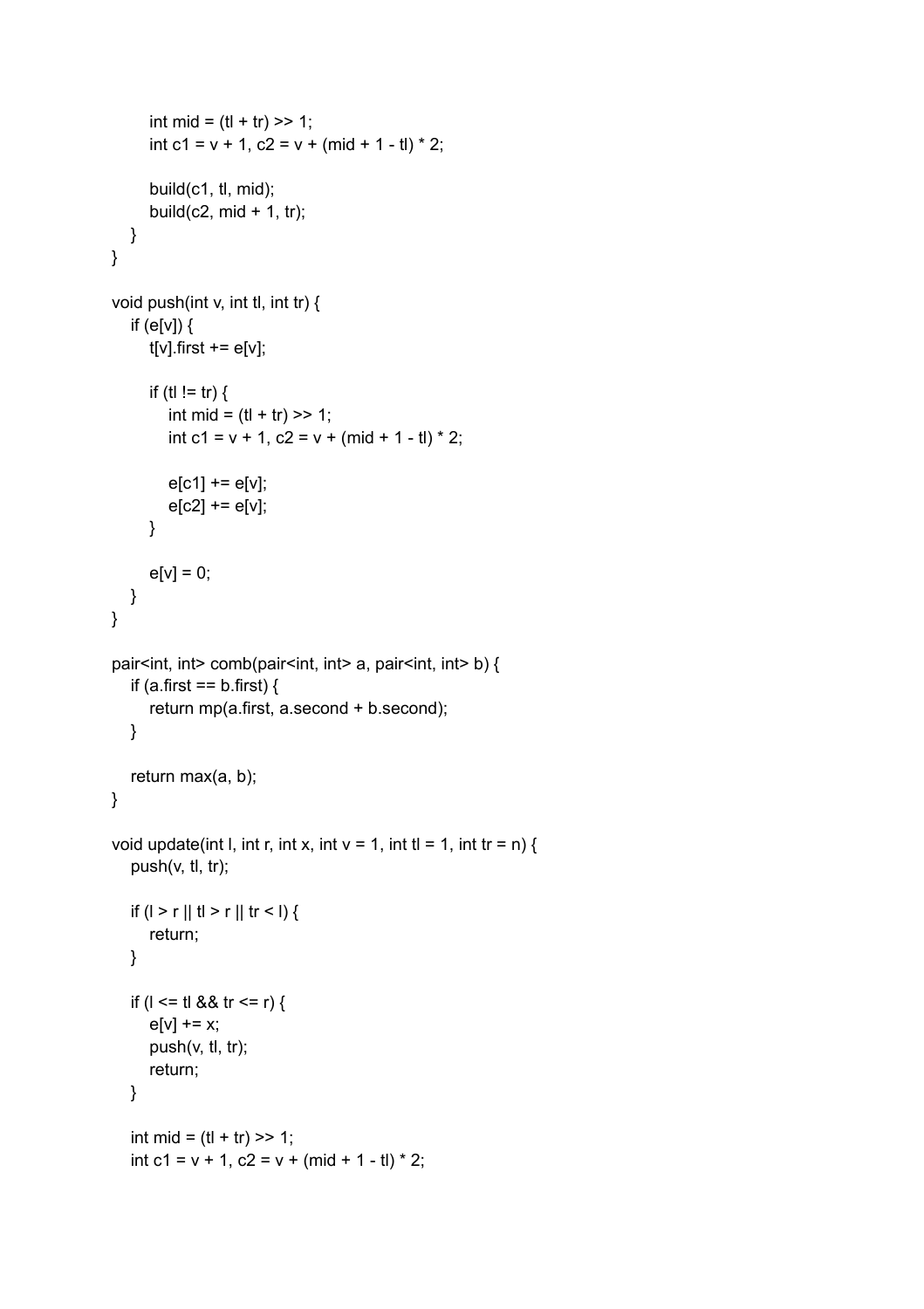```
update(l, r, x, c1, tl, mid);
  update(l, r, x, c2, mid + 1, tr);
  t[v] = comb(t[c1], t[c2]);}
int query() {
  push(1, 1, n);
  return t[1].first == 2 ? t[1].second : 0;
}
int main() {
  ios::sync_with_stdio(0);
  cin.tie(0);
  cin >> n;
  for (int i = 1; i <= n; i++) {
     cin >> a[i];
     b[i] = i;}
  sort(b + 1, b + n + 1, [&](int i, int j) -> bool {
     return mp(a[i], i) > mp(a[j], j);
  });
  vector<array<int, 5>> rectangles;
  for (int step = 0; step < 2; step++) {
     set<int> S{0, n+1};
     for (int i = 1; i <= n; i++) {
        int pos = b[i];
        auto it = S.insert(pos).first;
        if (*prev(it) > 0) {
           int 1x = \text{`prev}(it, 2) + 1;int rx = *prev(it);
           int ly = *it;
           int ry = *next(it) - 1;
           int val = abs(a['prev(it)] - a[pos]);
           rectangles.pb({val, lx, rx, ly, ry});
        }
        if (*next(it) <= n) {
```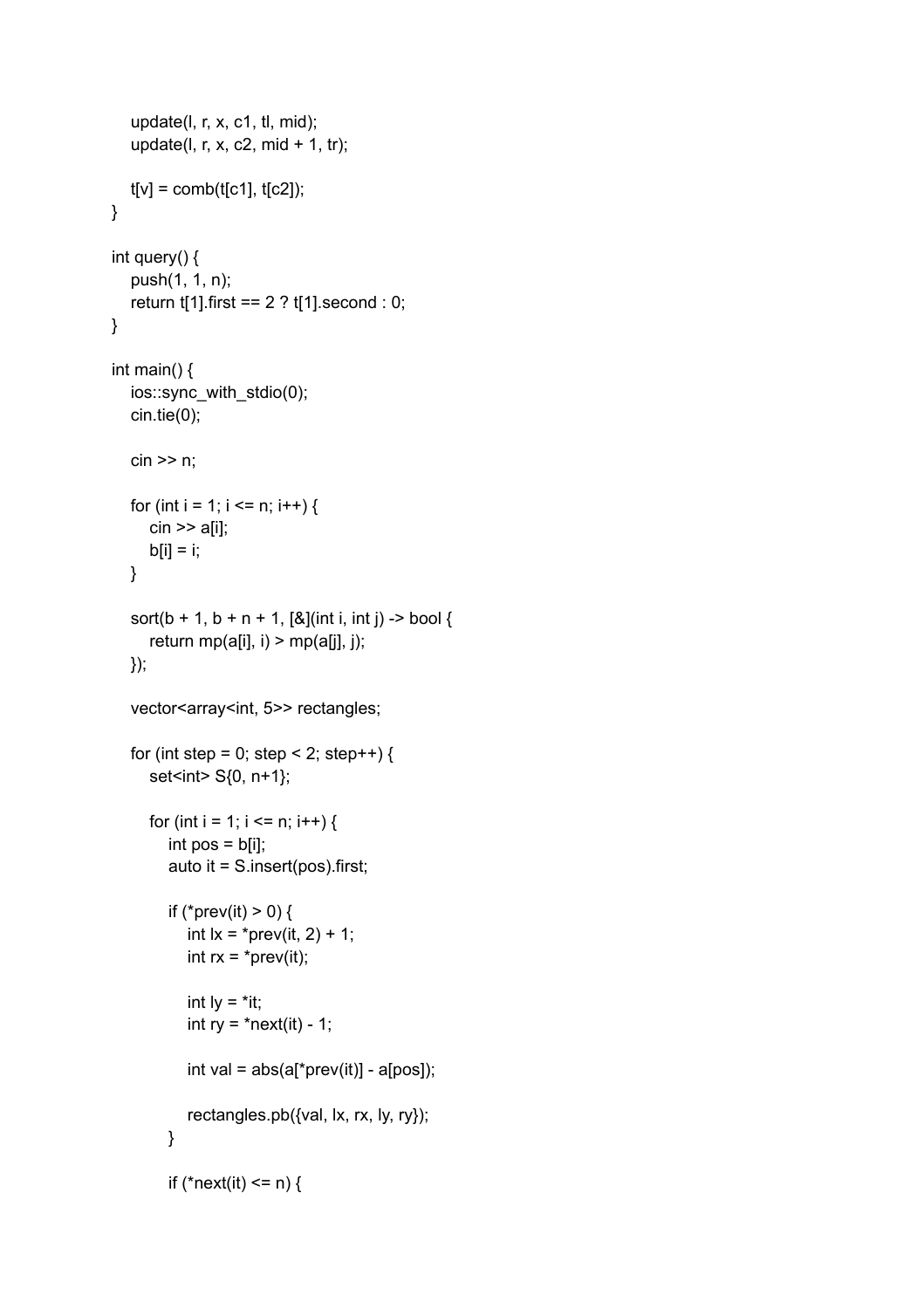```
int 1x = *prev(it) + 1;int rx = *it;
        int ly = *next(it);int ry = *next(it, 2) - 1;
        int val = abs(a['next(it)] - a[pos]);
        rectangles.pb({val, lx, rx, ly, ry});
     }
  }
   reverse(b + 1, b + n + 1);}
Il ans = 0;
build();
sort(all(rectangles));
vector<array<int, 4>> ev;
for (int l = 0, r; l < sz(rectangles); l = r) {
   ev.clear();
  r = 1;
  while (r < sz(rectangles) && rectangles[l][0] == rectangles[r][0]) {
     int x = rectangle[s][1], rx = rectangle[s][2];
     int ly = rectangles[r][3], ry = rectangles[r][4];
     ev.pb({lx, 1, ly, ry});
     ev.pb({rx + 1, -1, ly, ry});r++;
  }
   sort(all(ev));
  int lst = -1;
  for (auto [x, val, l, r] : ev) {
     if (lst != -1 && x != lst) {
        ans += query() * 1ll * (x - lst);
     }
     \mathsf{lst} = \mathsf{x};
     update(l, r, val);
  }
}
```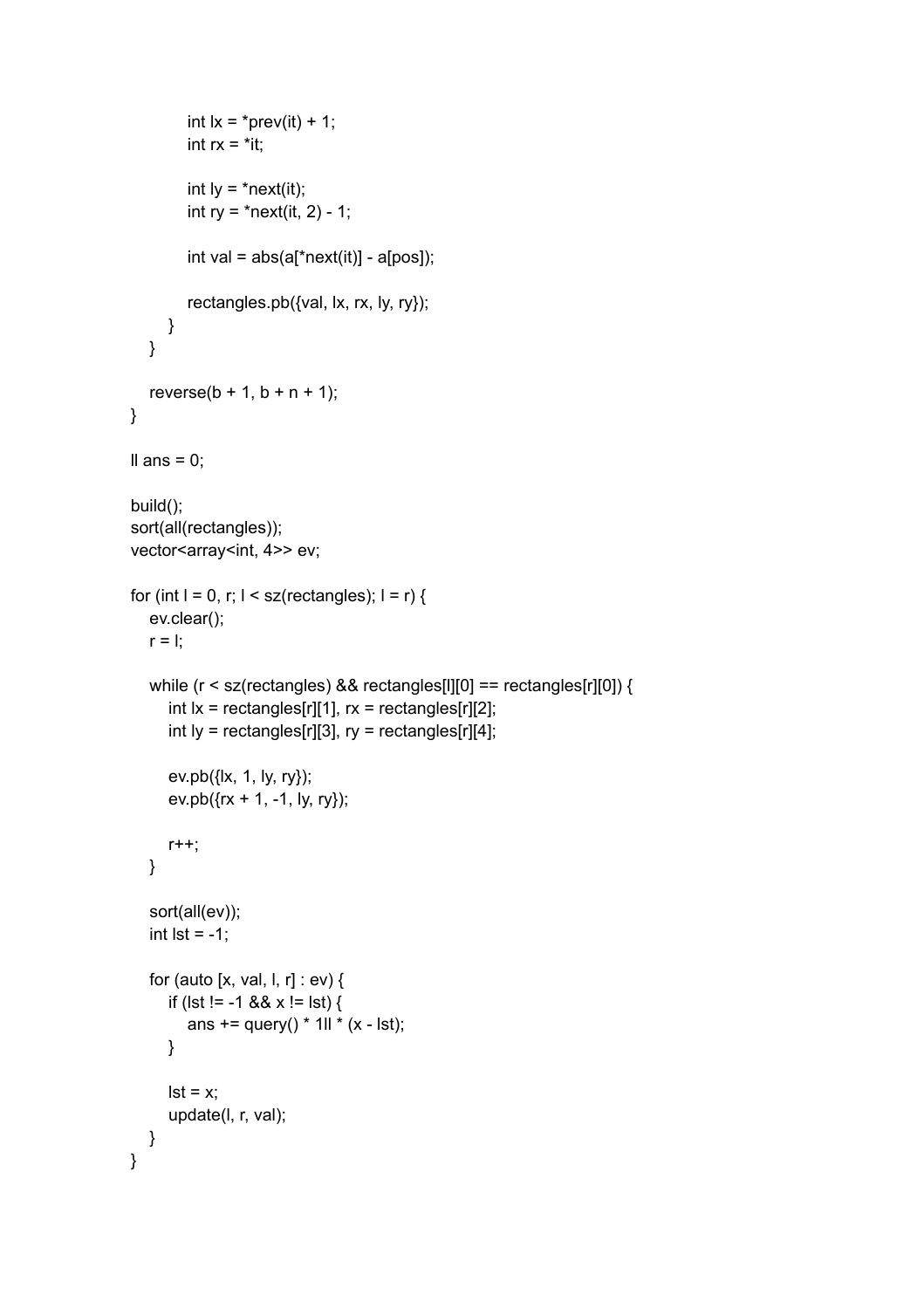```
cout << ans << '\n';
  cerr << (double)clock() / CLOCKS_PER_SEC << endl;
  return 0;
}
```
**F**

```
//by paradox & gege & parasat
#include <bits/stdc++.h>
//#include <ext/pb_ds/assoc_container.hpp>
//#include <ext/pb_ds/tree_policy.hpp>
```
using namespace std; //using namespace \_\_gnu\_pbds;

//#pragma GCC optimize("Ofast") //#pragma comment(linker, "/stack:200000000") //#pragma GCC target("sse,sse2,sse3,ssse3,sse4")

```
#define file(s) freopen(s".in","r",stdin); freopen(s".out","w",stdout);
#define fastio ios base::sync_with_stdio(0), cin.tie(0), cout.tie(0);
#define all(x) x.begin(), x.end()
#define sz(s) (int)s.size()
#define pb push_back
#define ppb pop_back
#define mp make_pair
#define se second
#define fi first
#define s second
#define f first
```
typedef pair < int, int > pii; typedef vector < int > vi; typedef long double ld; typedef long long II;

//typedef tree < int, null\_type, less < int >, rb\_tree\_tag, tree\_order\_statistics\_node\_update > ordered\_set;

const int dx[] =  $\{1, -1, 0, 0\}$ , dy[] =  $\{0, 0, 1, -1\}$ , block = 300; const pii base = mp(1e6 + 3, 1e6 + 7), mod = mp(1e9 + 7, 1e9 + 9); const int N = 2e5, inf = 1e9 + 1, MOD = 1e9 + 7; const int  $M = N + 17$ ; const  $\parallel$  INF = 1e18;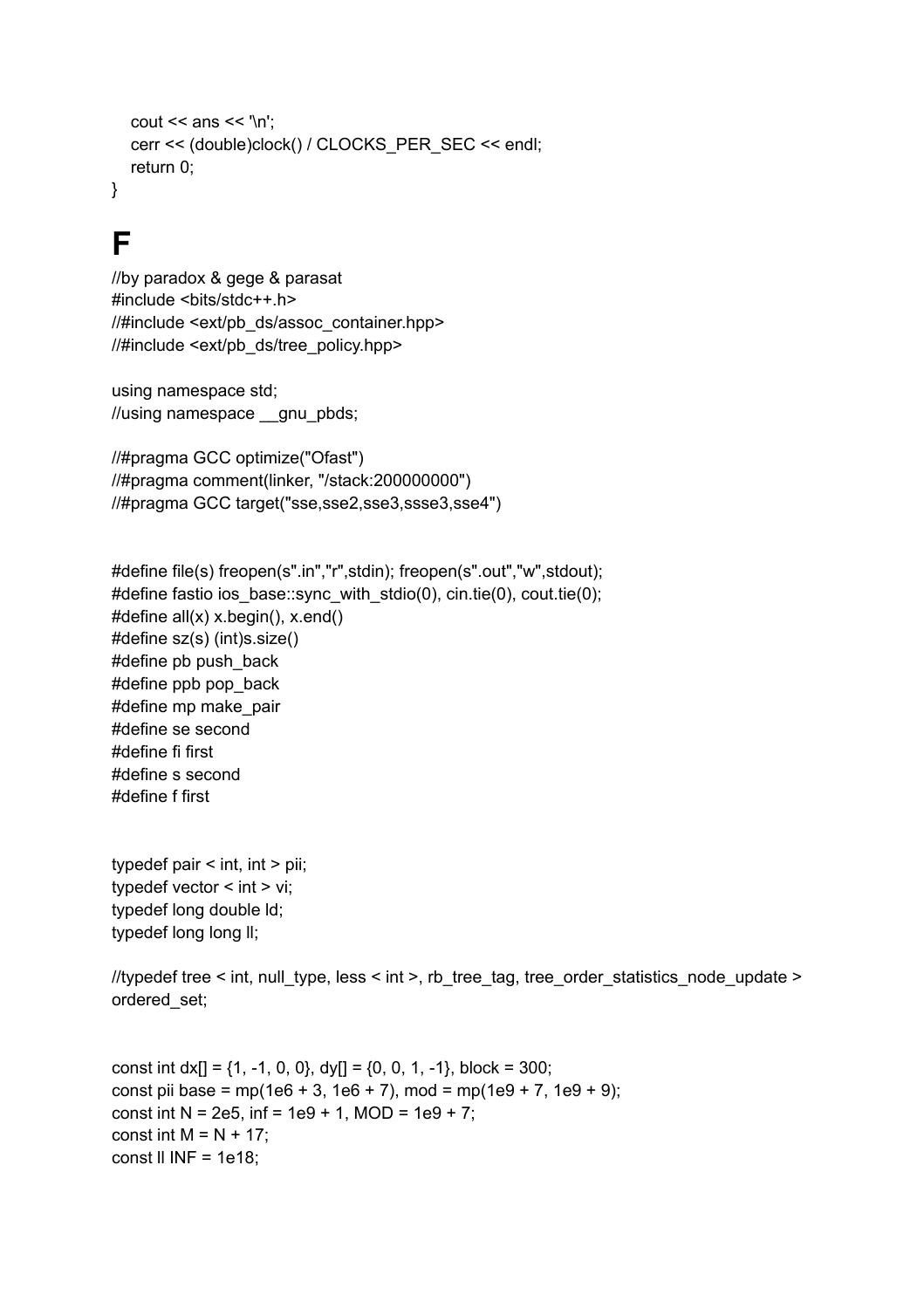```
int n, k;
int c[M];
bool was[M];
pair<ll, int> get(int pen){
  priority_queue<pii> q;
  q.push({c[1] + pen * was[1], was[1]});
  Il res = 0;
  int cnt = 0;
  for(int i = 1; i <= n; i += 2){
     auto val = q.top();
     q.pop();
     res += val.f;
     cnt += val.s;if(i + 1 <= n) q.push({c[i + 1] + pen * was[i + 1], was[i + 1]});
     if(i + 2 <= n) q.push({c[i + 2] + pen * was[i + 2], was[i + 2]});
  }
  return {res, cnt};
}
ll get(pair<ll, int> a, int pen){
  return a.f - pen * 1ll * a.s;
}
void solve() {
  scanf("%d%d", &n, &k);
  for(int i = 1; i \le n; i++)scanf("%d", &c[i]);
  for(int i = 1; i \le n; i++)scanf("%d", &was[i]);
  int mx = get(inf).s;int mn = get(-inf).s;if(k < mn || k > mx){
     printf("-1\n");
     return;
  }
  int l = -\inf, r = \inf;
  while(l \leq r){
     int mid = (l + r) >> 1;
```